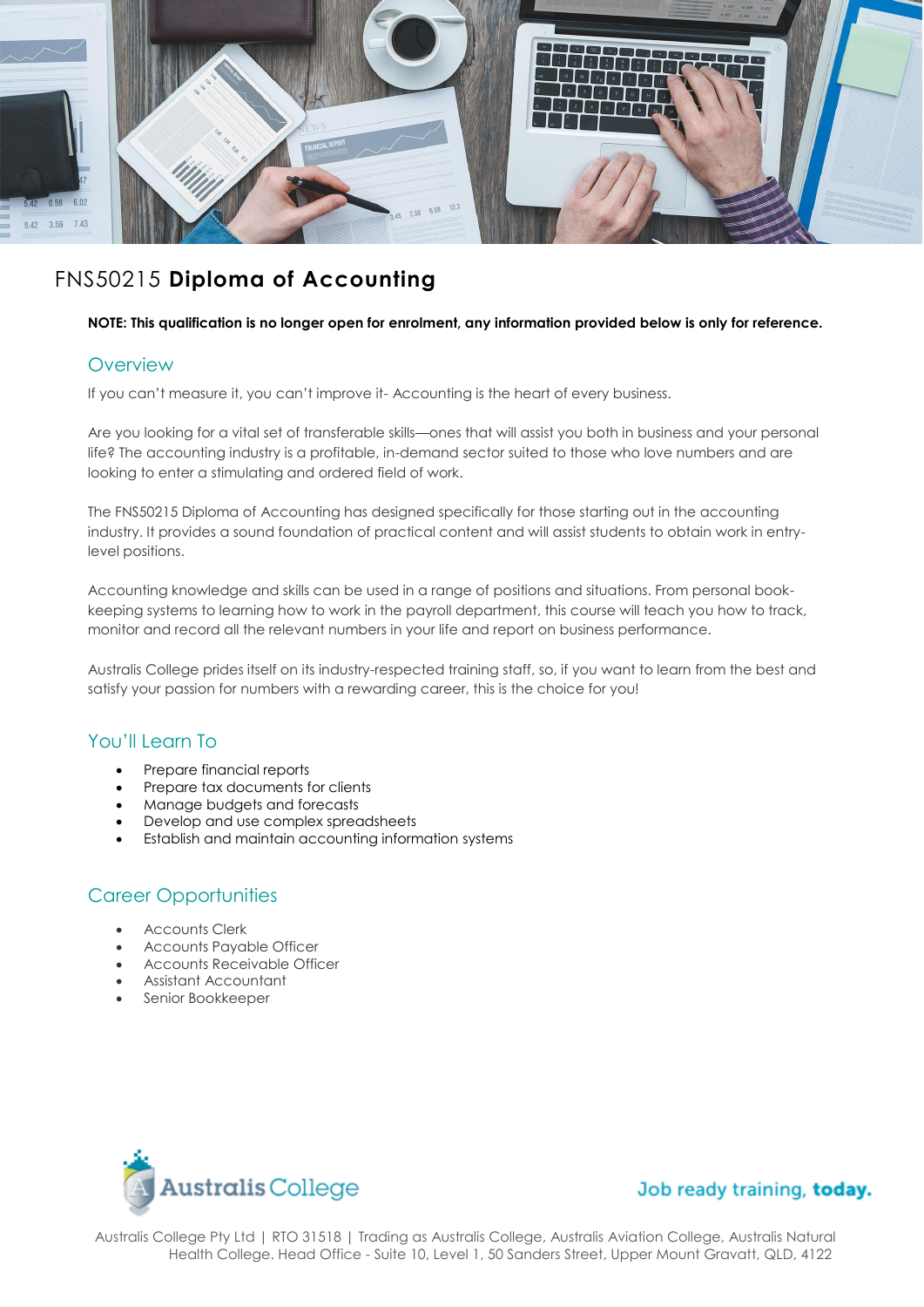

### **Articulation**



Australis College has cooperated with the University of Southern Queensland (USQ) to establish an articulation pathway for the FNS50215 Diploma of Accounting. Completion of this course may result in receiving credit for up to 8 Units with the Bachelor of Business and Commerce – BBCM.

# **Accreditation**

This qualification is nationally recognised under the Australian Qualification Framework (AQF).

# Entry Requirements

There are no general entry requirements for this course, and you may enrol into this course at any time and begin studying shortly after enrolment, however, if you wish to apply for a loan or funding type to pay for your tuition fees, there will be additional eligibility and entry criteria required. See "How do I enrol" for further information.

# **Duration**

We allow up to 12 months to complete this course, although your actual completion time may be less depending on prior experience and the time you commit to your study.

# Pricing & Payment Options

The investment fee for this course is \$4,500.

The following payment options are available:

- Payment Plans
- VET Student Loan
- Personal Student Loan

# Recognition of Prior Learning

Your work and life experiences are valuable. So valuable, in fact, that they may be able to reduce the time that it takes you to get your qualification and the associated investment fees.

The process known as Recognition of Prior Learning (RPL) acknowledges your experiences and maps them against the criteria for an individual unit of competency in your selected course.

The RPL investment fee for this course starts from 50% of the total course investment and is based on the number of units of competency you are eligible to RPL.